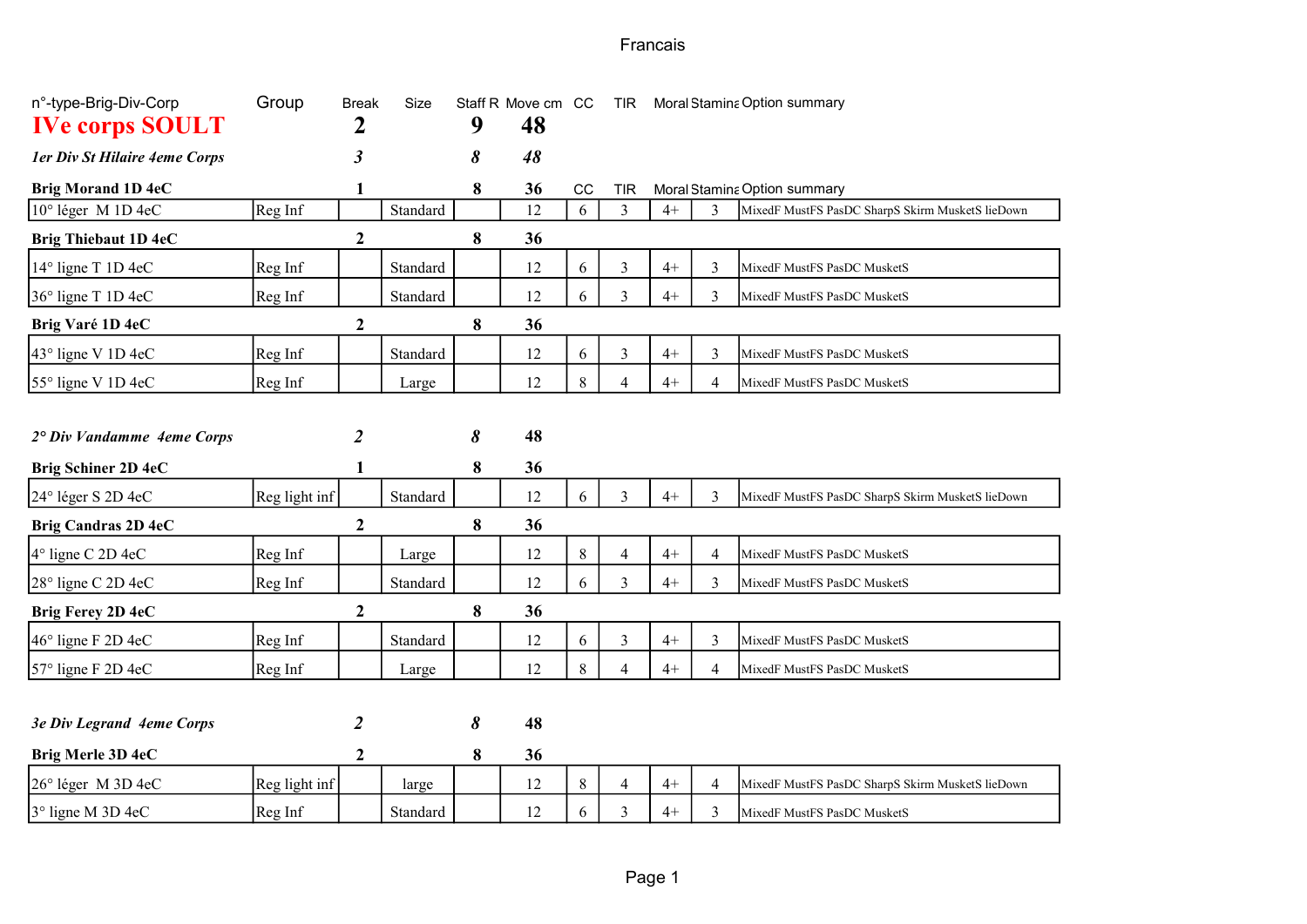## Francais

| Brig Levasseur 3D 4eC               |                                          | $\mathbf{2}$     |          | 8 | 36 |              |                |      |                |                                             |
|-------------------------------------|------------------------------------------|------------------|----------|---|----|--------------|----------------|------|----------------|---------------------------------------------|
| 18° ligne L 3D 4eC                  | Reg light inf                            |                  | Large    |   | 12 | 8            | $\overline{4}$ | $4+$ | 4              | MixedF MustFS PasDC SharpS Skirmish MusketS |
| $75^\circ$ ligne L 3D 4eC           | Reg Inf                                  |                  | Standard |   | 12 | 6            | 3              | $4+$ | 3              | MixedF MustFS PasDC MusketS                 |
|                                     |                                          |                  |          |   |    |              |                |      |                |                                             |
| <b>IVe Corps: Artillery Reserve</b> |                                          |                  |          |   |    |              |                |      |                |                                             |
| Foot Artillery A IVe Corps          | Manhandled<br>Art                        |                  | Standard |   | 6  | $\mathbf{1}$ | 3 2 1          | $4+$ | $\overline{2}$ | SmoothA                                     |
| Foot Artillery B IVe Corps          | Manhandled<br>Art                        |                  | Standard |   | 6  |              | 321            | $4+$ | $\overline{2}$ | SmoothA                                     |
|                                     |                                          |                  |          |   |    |              |                |      |                |                                             |
| Div Margaron CavL D 4eC             |                                          | NA               |          | 8 | 48 |              |                |      |                |                                             |
| 8° hussards M CavL D 4eC            | Reg Cav                                  |                  | Standard |   | 18 | 6            |                | $4+$ | 3              | ColumnA DeepF Maraud Sabre                  |
| 11° chasseurs M CavL D 4eC          | Reg Cav                                  |                  | Standard |   | 18 | 6            |                | $4+$ | 3              | ColumnA DeepF Maraud Sabre                  |
| 24 chasseurs M CavL D 4eC           | Reg Cav                                  |                  | Standard |   | 18 | 6            |                | $4+$ | $\overline{3}$ | ColumnA DeepF Maraud Sabre                  |
| Horse Artillery CavL D 4eC          | <b>Limbered Horse</b><br>art             |                  | Standard |   | 18 |              | 3 2 1          | $4+$ |                | LtartSB Maraud                              |
|                                     |                                          |                  |          |   |    |              |                |      |                |                                             |
| Div Beaumont CavDrag 4eC            |                                          | 2                |          | 8 | 48 |              |                |      |                |                                             |
| Brig Boyé CavDrag 4eC               |                                          | $\boldsymbol{2}$ |          | 8 | 48 |              |                |      |                |                                             |
| 5° dragons B CavDrag 4eC            | Reg Cav                                  |                  | Standard |   | 18 | 8            |                | $4+$ | $\overline{3}$ | ColumnA DeepF HeavyC+1 Sabre                |
| 8° dragons B CavDrag 4eC            | Reg Cav                                  |                  | Standard |   | 18 | 8            |                | $4+$ | 3              | ColumnA DeepF HeavyC+1 Sabre                |
| 12° dragons B CavDrag 4eC           | Reg Cav                                  |                  | Standard |   | 18 | 8            |                | $4+$ | 3              | ColumnA DeepF HeavyC+1 Sabre                |
| <b>Brig Scalfort S CavDrag 4eC</b>  |                                          | $\mathbf{2}$     |          | 8 | 48 |              |                |      |                |                                             |
| 9° dragons S CavDrag 4eC            | Reg Cav                                  |                  | Standard |   | 18 | 8            |                | $4+$ | $\overline{3}$ | ColumnA DeepF HeavyC+1 Sabre                |
| 16° dragons S CavDrag 4eC           | Reg Cav                                  |                  | Standard |   | 18 | 8            |                | $4+$ | $\overline{4}$ | ColumnA DeepF HeavyC+1 Sabre                |
| 21° dragons S CavDrag 4eC           | Reg Cav<br>$L$ <sub>I</sub> mbered Horse |                  | Standard |   | 18 | $\,8\,$      |                | $4+$ | 5              | ColumnA DeepF HeavyC+1 Sabre                |
| Horse Artillery S CavDrag 4eC       | art                                      |                  | Standard |   | 18 | 1            | 3 2 1          | $4+$ |                | LtartSB Maraud                              |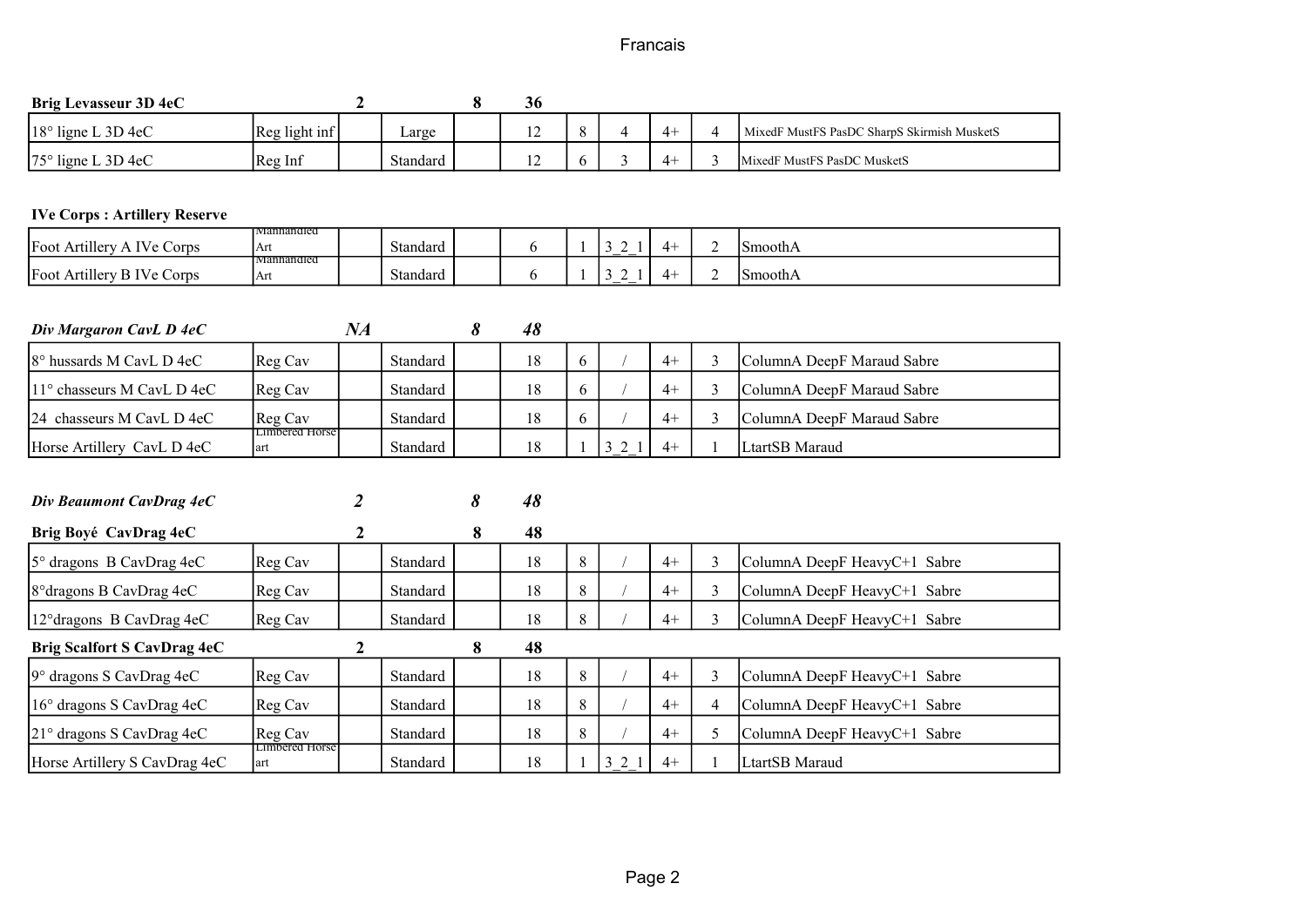Francais

| <b>IIIe corps Davout</b>            |                              | 2                |          | 9 | 48 |              |                |      |                |                                                  |
|-------------------------------------|------------------------------|------------------|----------|---|----|--------------|----------------|------|----------------|--------------------------------------------------|
| <b>Division Friand DF 3eC</b>       |                              | 2                |          | 8 | 48 |              |                |      |                |                                                  |
| Brig Kister DF 3eC                  |                              | $\boldsymbol{2}$ |          | 8 | 36 | CC           | <b>TIR</b>     |      |                | Moral Stamina Option summary                     |
| 15° léger K DF 3eC                  | Reg light inf                |                  | Standard |   | 12 | 6            | $\mathfrak{Z}$ | $4+$ | 3              | MixedF MustFS PasDC SharpS Skirm MusketS lieDown |
| 33° de ligne K DF 3eC               | Reg Inf                      |                  | Standard |   | 12 | 6            | 3              | $4+$ | 3              | MixedF MustFS PasDC MusketS                      |
| <b>Brig Lochet DF 3eC</b>           |                              | $\boldsymbol{2}$ |          | 8 | 36 |              |                |      |                |                                                  |
| $48^\circ$ ligne L DF 3eC           | Reg Inf                      |                  | Standard |   | 12 | 6            | 3              | $4+$ | $\overline{3}$ | MixedF MustFS PasDC MusketS                      |
| 111° ligne L DF 3eC                 | Reg Inf                      |                  | large    |   | 12 | 8            | $\overline{4}$ | $4+$ | $\overline{4}$ | MixedF MustFS PasDC MusketS                      |
| <b>Brig Heudelet DF 3eC</b>         |                              | 1                |          | 8 | 36 |              |                |      |                |                                                  |
| 108° ligne H DF 3eC                 | Reg Inf                      |                  | Standard |   | 12 | 6            | 3              | $4+$ | 3              | MixedF MustFS PasDC MusketS                      |
| Div Artillery DF 3eC                |                              |                  |          |   |    |              |                |      |                |                                                  |
| Foot Artillery DF 3eC               | Manhandled<br>Art            |                  | Standard |   | 6  | $\mathbf{1}$ | 321            | $4+$ | $\overline{2}$ | SmoothA                                          |
|                                     |                              |                  |          |   |    |              |                |      |                |                                                  |
| 4e Bourcier Div CavDrag 3eC         |                              | 2                |          | 8 | 48 |              |                |      |                |                                                  |
| Brig LaplancheCavDrag 3eC           |                              | $\boldsymbol{2}$ |          | 8 | 48 |              |                |      |                |                                                  |
| 15° Dragons L CavDrag 3eC           | Reg Cav                      |                  | Standard |   | 18 | $8\,$        |                | $4+$ | $\overline{3}$ | ColumnA DeepF HeavyC+1 Sabre                     |
| 17° Dragons L CavDrag 3eC           | Reg Cav                      |                  | Standard |   | 18 | $\,8\,$      |                | $4+$ | 3              | ColumnA DeepF HeavyC+1 Sabre                     |
| BriG Sahuc CavDrag 3eC              |                              | $\mathbf{2}$     |          | 8 | 48 |              |                |      |                |                                                  |
| 18° Dragons S CavDrag 3eC           | Reg Cav                      |                  | Standard |   | 18 | $8\,$        |                | $4+$ | $\overline{3}$ | ColumnA DeepF HeavyC+1 Sabre                     |
| 19° Dragons S CavDrag 3eC           | Reg Cav                      |                  | Standard |   | 18 | 8            |                | $4+$ | 3              | ColumnA DeepF HeavyC+1 Sabre                     |
| <b>Brig Terreyre CavDrag 3ec</b>    |                              | $\mathbf{1}$     |          | 8 | 48 |              |                |      |                |                                                  |
| 27° Dragons T CavDrag 3eC           | Reg Cav                      |                  | Standard |   | 18 | $8\,$        |                | $4+$ | $\overline{3}$ | ColumnA DeepF HeavyC+1 Sabre                     |
| Horse Artillery CavDrag 3eC         | <b>Limbered Horse</b><br>art |                  | Standard |   | 18 |              | 3 2 1          | $4+$ |                | LtartSB Maraud                                   |
| <b>IIIe Corps Artillery Reserve</b> |                              |                  |          |   |    |              |                |      |                |                                                  |
| Foot Artillery 3eC                  | viannandied<br>Art           |                  | Standard |   | 6  |              | 3 2 1          | $4+$ | $\overline{2}$ | SmoothA                                          |
|                                     |                              |                  |          |   |    |              |                |      |                |                                                  |